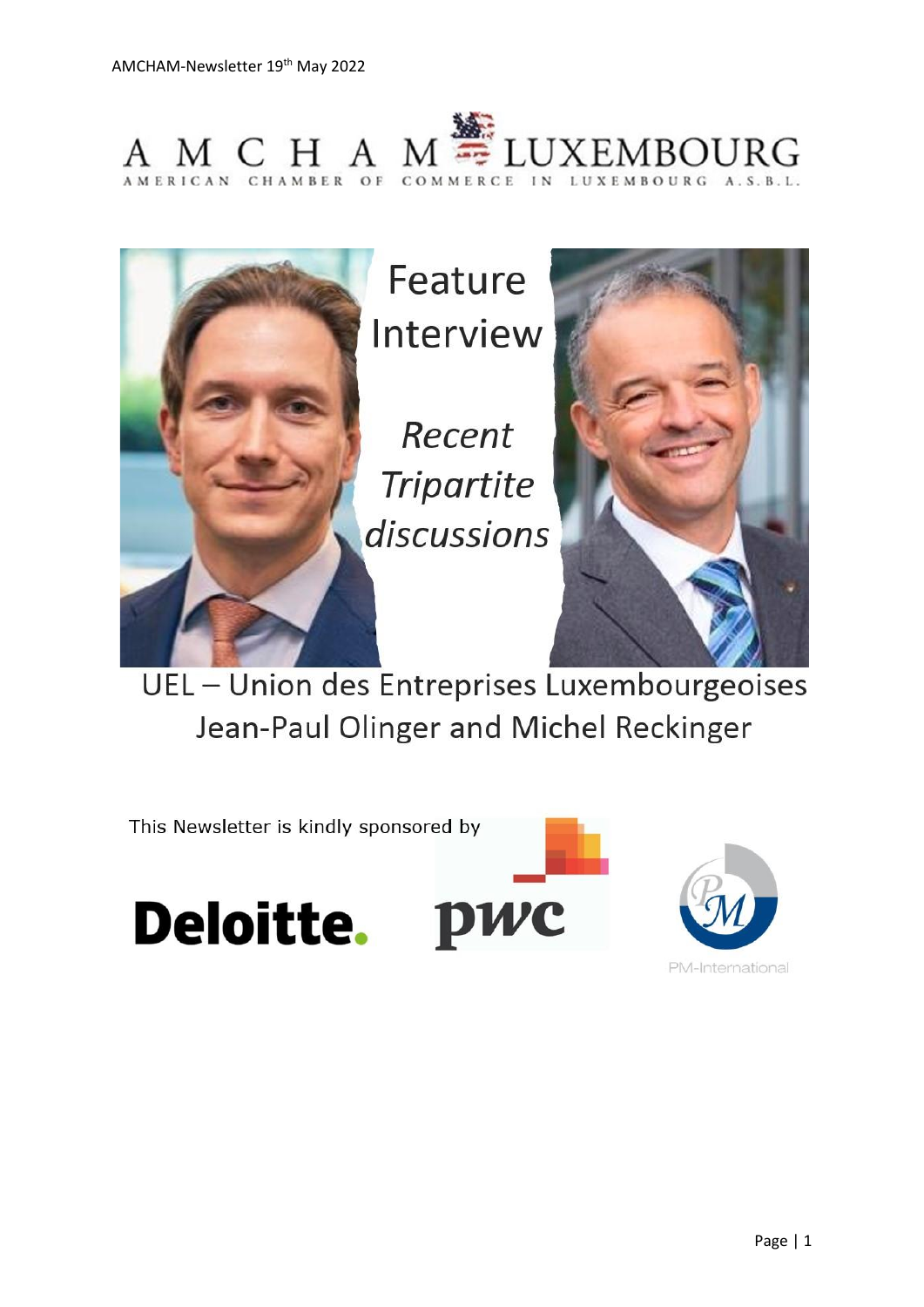

**A Message from our Chairman, Paul Schonenberg**

**Read [here](https://www.amcham.lu/newsletter/chairmans-remarks-19th-may-2022/)**

**Due to the public holiday (Ascension) on May 26th, our next scheduled newsletter will be the 2nd of June.**



**This weeks featured interview with Michel Reckinger and Jean-Paul Olinger of the UEL**

**Read the article [here](https://www.amcham.lu/newsletter/feature-interview-with-michel-reckinger-jean-paul-olinger/)**



## **AmCham Member Benefits Club Cardholder Special Offers for MAY 2022**

Find the latest MBC Partner benefits for the month of May!

**Clic[k](https://send.lola.lu/t/d-i-fjulhkt-l-j/) [here](https://www.amcham.lu/ambc-special-offers-may-2022/)**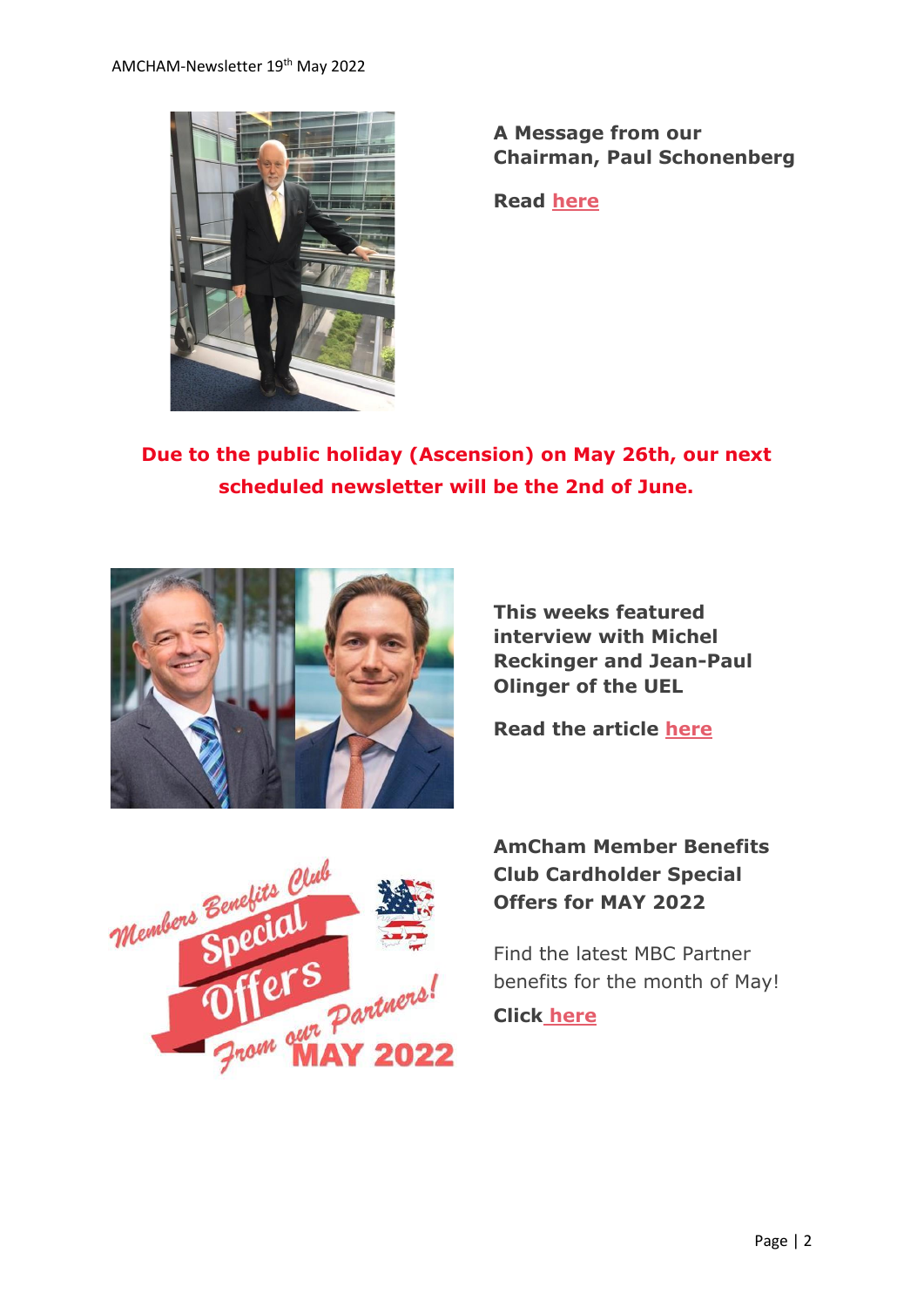

**Going into our 2nd year since the launch of the Amcham Member Benefits club, check out our web page [here](https://www.amcham.lu/amcham-benefits-club/)**

**Want to join the AMBC but you're not a member? Join [here](https://www.amcham.lu/amcham-benefits-club/ambc-card-for-non-members/)**

**New Partners [here](https://www.amcham.lu/newsletter/new-mbc-partners-as-of-19th-may-2022/)**





CSSF Circular 22/806 13:30

 $\bullet$  NautaDutilh

## **NautaDutilh Seminar on Outsourcing in the Financial Sector**

NautaDutilh Luxembourg holds its 5th annual seminar on outsourcing in the financial sector, which will take place on Wednesday, 1 June 2022 at Sofitel Luxembourg Europe. The seminar will start at 10:30 and will be followed by a networking lunch.

## **Registration [here](https://www.amcham.lu/nautadutilh-seminar-on-outsourcing-in-the-financial-sector/)**



**Memorial Day - The U.S. Ambassador to Luxembourg, Thomas Barrett, together with the American Battle Monuments Commission, is pleased to invite members of the public and press to attend the annual Memorial Day ceremony in Luxembourg.**

**More details [here](https://www.amcham.lu/u-s-memorial-day-2022/)**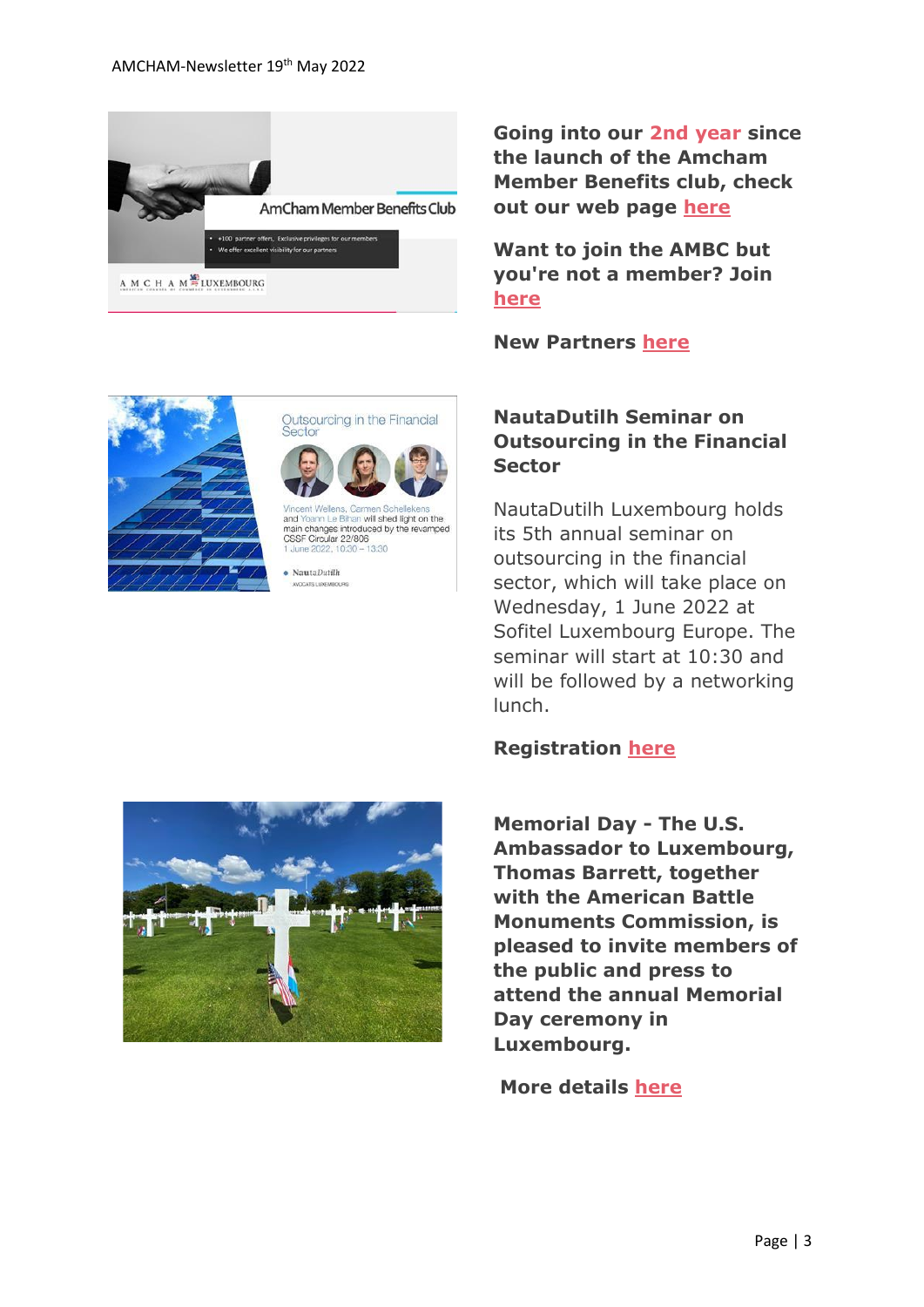

**FINAL 2022**

**How to watch the Liverpool – Real Madrid match**

**Samedi 28 MAI 2022 à 21h00**

**Click [here](https://www.amcham.lu/wp-content/uploads/2022/05/flyer-public-viewing.pdf)**

## **ICT SPRING 2022 - Beyond Frontiers- GLOBAL TECH CONFERENCE / JUNE 30-JULY 1, 2022**

A two-day event that facilitates the meeting of minds, encourages emulation and networking with industry leaders.



### **Click [here](https://www.ictspring.com/)**

**Register Now for Fabrice Testa's Super Achiever Challenge [here](https://www.amcham.lu/newsletter/21130/)**

# Transatlantic Trade & **Investment Partnership**



**Trade and bilateral investments between the US and Luxembourg are crucial to the Luxembourg economy's health!**

## **Read [here](https://www.amcham.lu/newsletter/transatlantic-trade-trade-and-bilateral-investments-between-the-united-states-and-luxembourg/)**

**Register for the event [here](https://www.amcham.lu/events/transatlantic-trade-and-investment/)**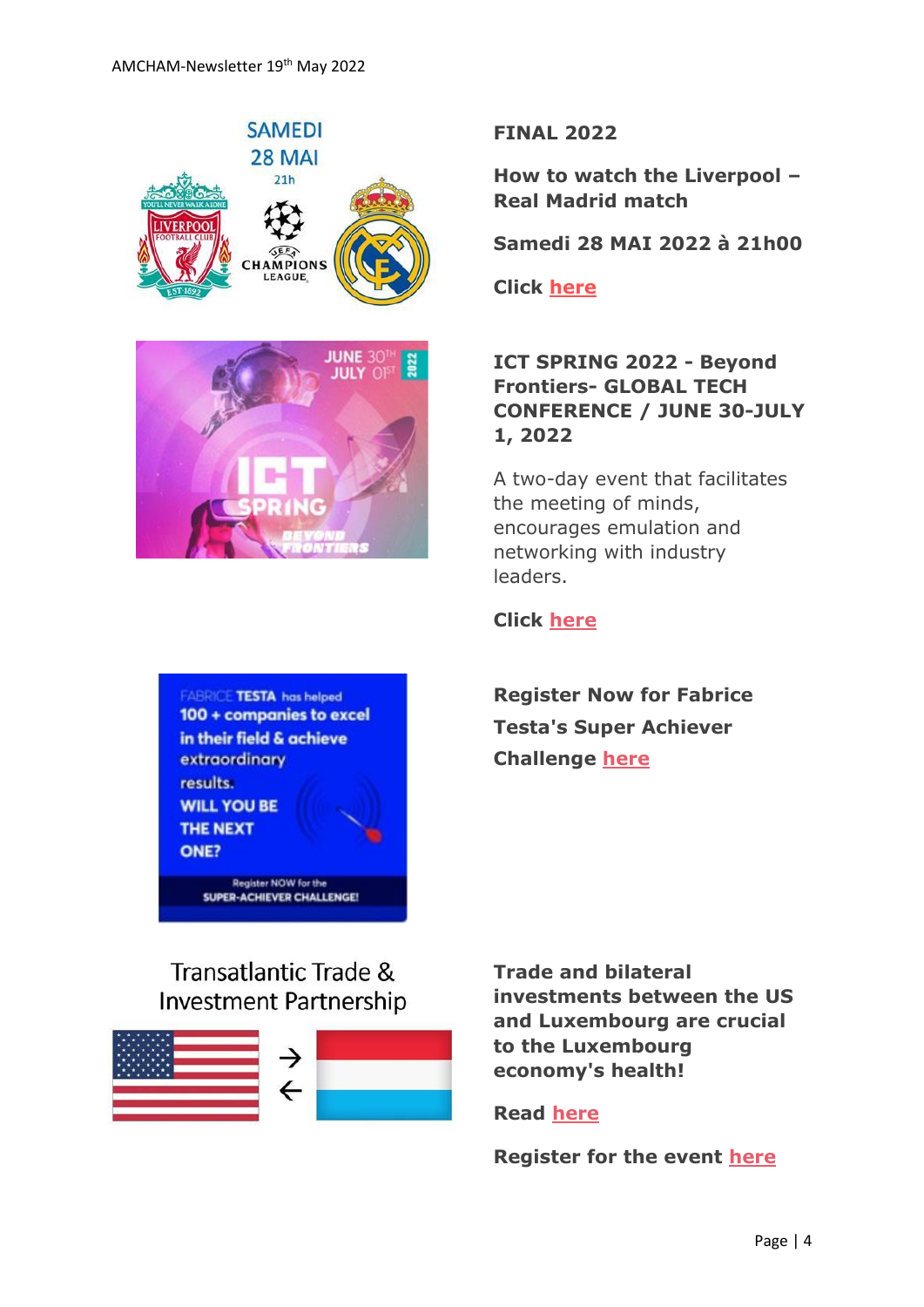

**Agilité Solutions –** How to create a workplace strategy in four simple steps, some great recommendations from one of our member companies **[here](https://www.amcham.lu/newsletter/1-agilite-solutions-how-to-create-a-workplace-strategy-in-four-simple-steps/)**



**To support the integration of displaced persons from Ukraine...**

**Welcome Newcomer Orientation Class**

## **May 21st 2022 PLACES AVAILABLE**

**10.00 – 16:00**

**Location: Chamber of Commerce Luxembourg**

**Register [here](https://www.amcham.lu/events/newcomer-orientation-courses-in-support-of-ukrainian-displaced-persons-and-temporary-protection-status-3/)**



**read [here](https://www.amcham.lu/newsletter/things-to-do-in-luxembourg-newsletter-19th-may-2022/)**

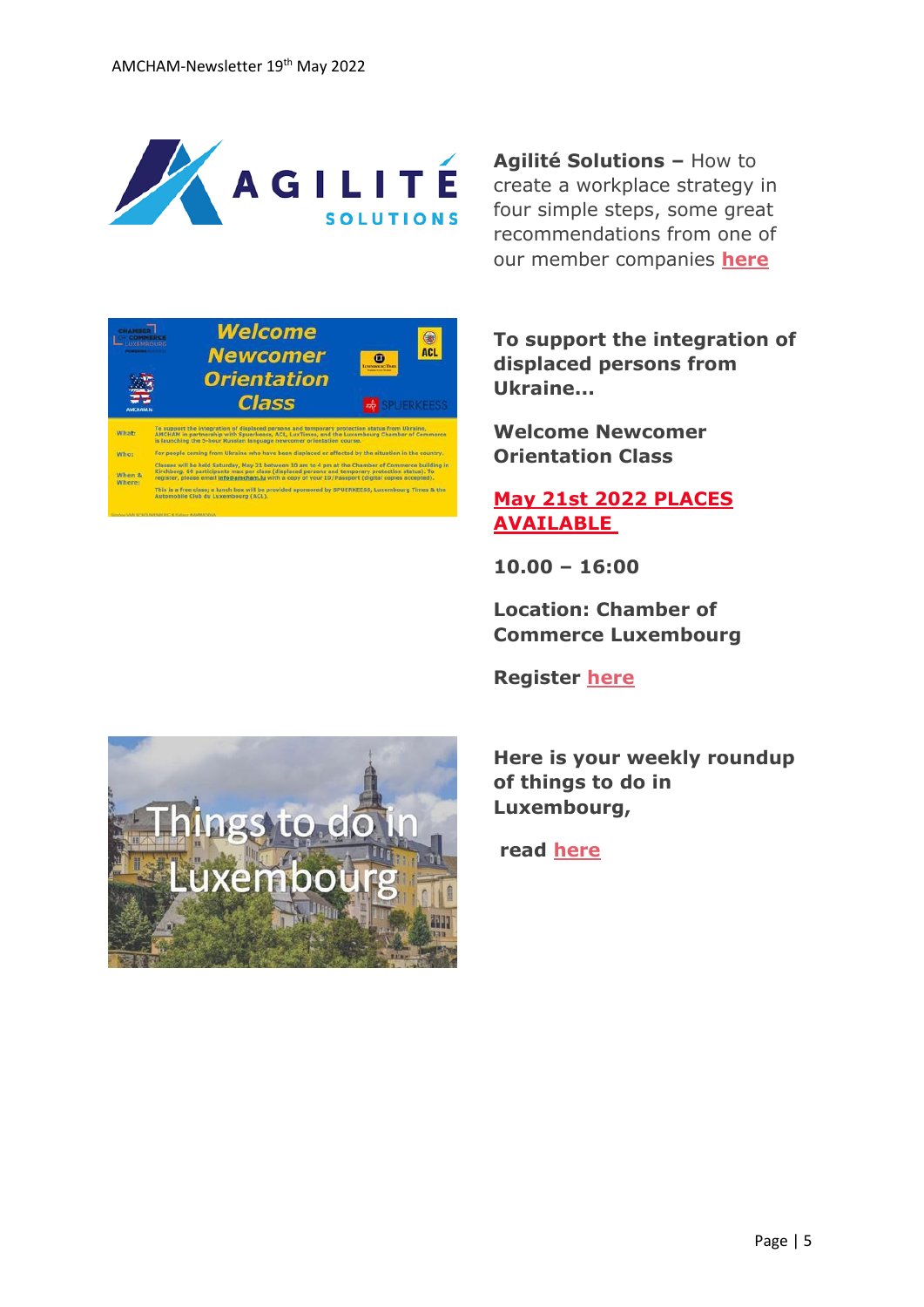







We've scoured the country to find a selection of great picnic areas in the Grand Duchy

**Read the Lux Times article [here](https://www.luxtimes.lu/en/leisure-and-shopping/picnic-spots-to-try-602d602cde135b9236951cb2?utm_source=en_daily&utm_medium=email&utm_content=newsLink&utm_campaign=dailyNewsletter)**

#### **New extension for Covid-19 special family leave".**

**Read [here](https://www.amcham.lu/newsletter/new-extension-for-covid-19-special-family-leave/)**

## **Profiling our AMCHAM Members**

Each week AMCHAM will highlight a few affiliated companies that we are proud to call our members.

### **Click [here](https://www.amcham.lu/newsletter/profiling-our-members-19th-may-2022/)**

**Picnics combine everything we love about summer! These dips and desserts are simple to make ahead of time and store in the refrigerator until you're ready to serve.**

#### **[Guacamole](https://www.allrecipes.com/recipe/14231/guacamole/)**

**[S'mores Crispy Bars](https://www.tasteofhome.com/recipes/s-mores-crispy-bars/)**

**[Apple puff pastry tartlets](https://champagne-tastes.com/apple-puff-pastry-tartlets/#recipe)**

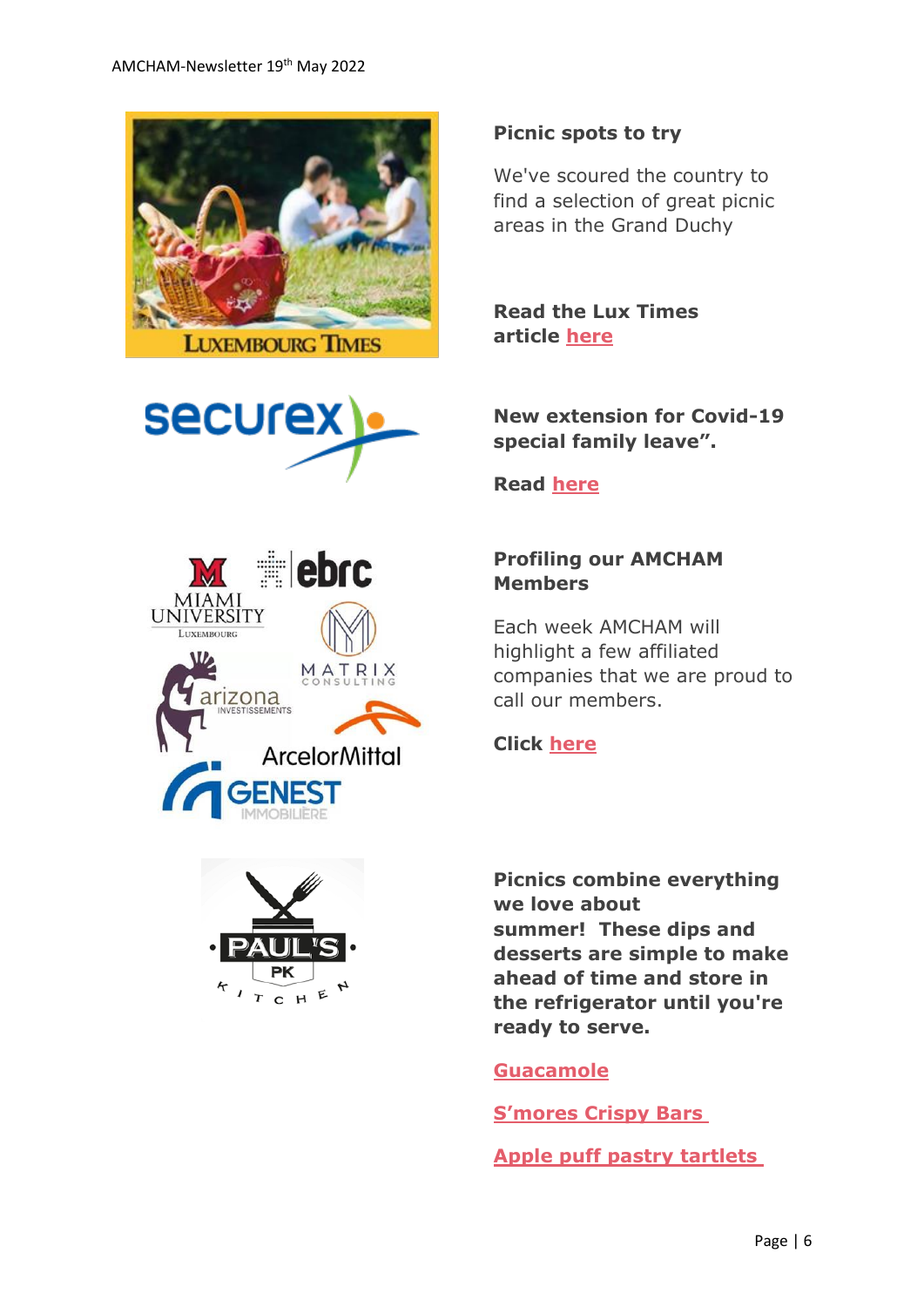

**Check out the latest events from House 17 [here](https://www.amcham.lu/newsletter/house-17-events-2/)**





**ABAL lunch with guest of Honour-Gilles Feith-CEO Luxair**

**Challenges of Commercial Aviation**

**June 7th, 2022**

**12:00-14:00**

**Location:** Cercle Munster Luxembourg

**Reserve your seat [here](https://www.amcham.lu/events/challenges-of-commercial-aviation/)**

# Transatlantic Trade & Investment Partnership



**Transatlantic Trade & Investment seminar**

**June 21st, 2022**

**18:30 - 21:00 CET**

**Location: Chamber of Commerce Luxembourg**

**Register [here](https://www.amcham.lu/events/transatlantic-trade-and-investment/)**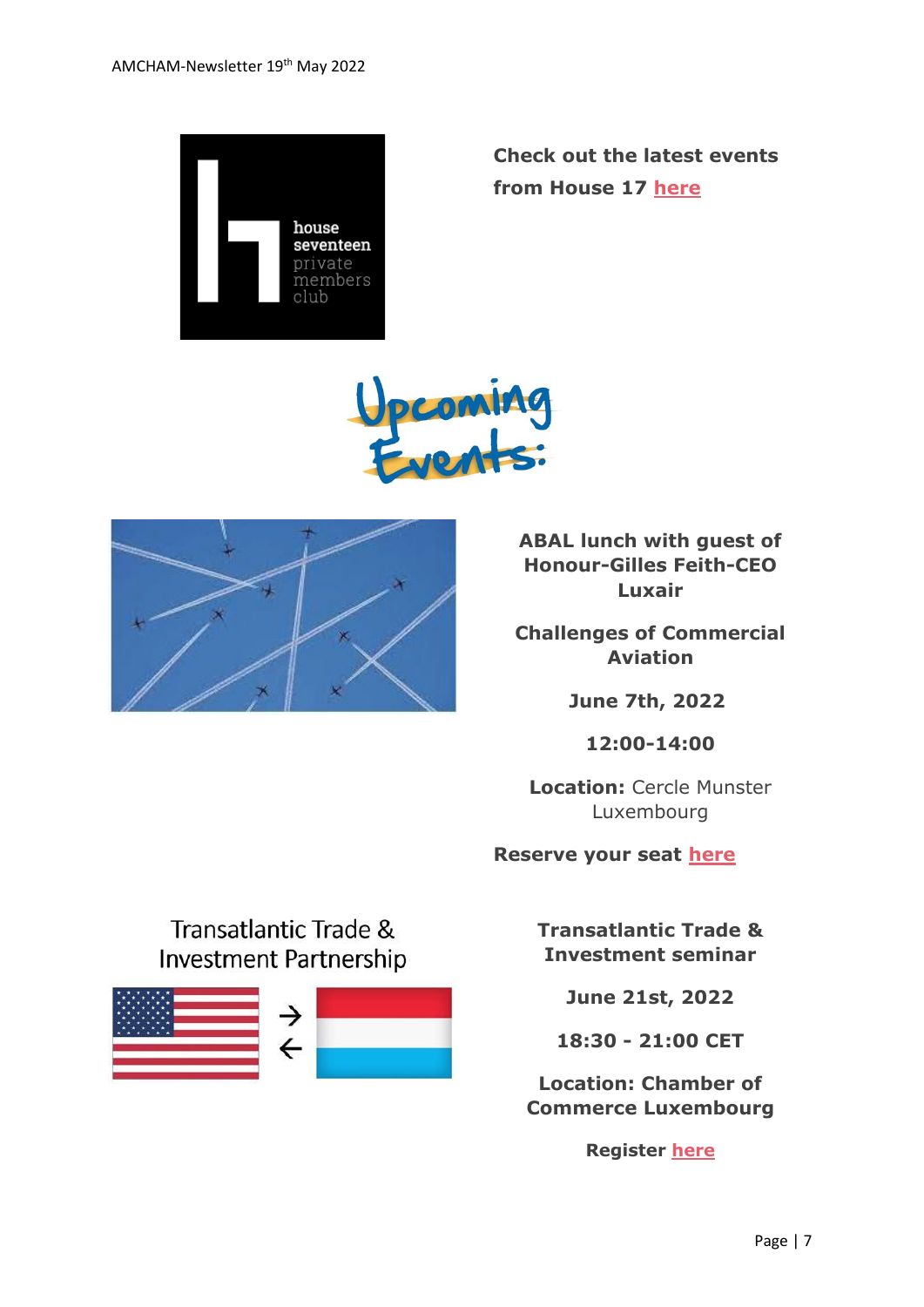

**Amcham Thanksgiving 2022 Reservations are open for Sponsored & Corporate tables. Contact [here](mailto:daniel@amcham.lu)**



## **July 2nd - Amcham Summer BBQ**

#### **September 26th ABAL lunch**

**1**2:00 with AERO CLUB Aviation, Special NATO lunch more to be announced very soon! NATO Ambassadors, wing commander US air base Spangdahlem

**October 3rd** Coaching and Training event ABAL lunch with Mr. Denis Niedringhaus

#### **October 10th -ABAL Lunch**

Criminal activities and crime scene investigation: everything you need to know **with Police investigation officer Mrs. Ries**

more to be announced very soon!